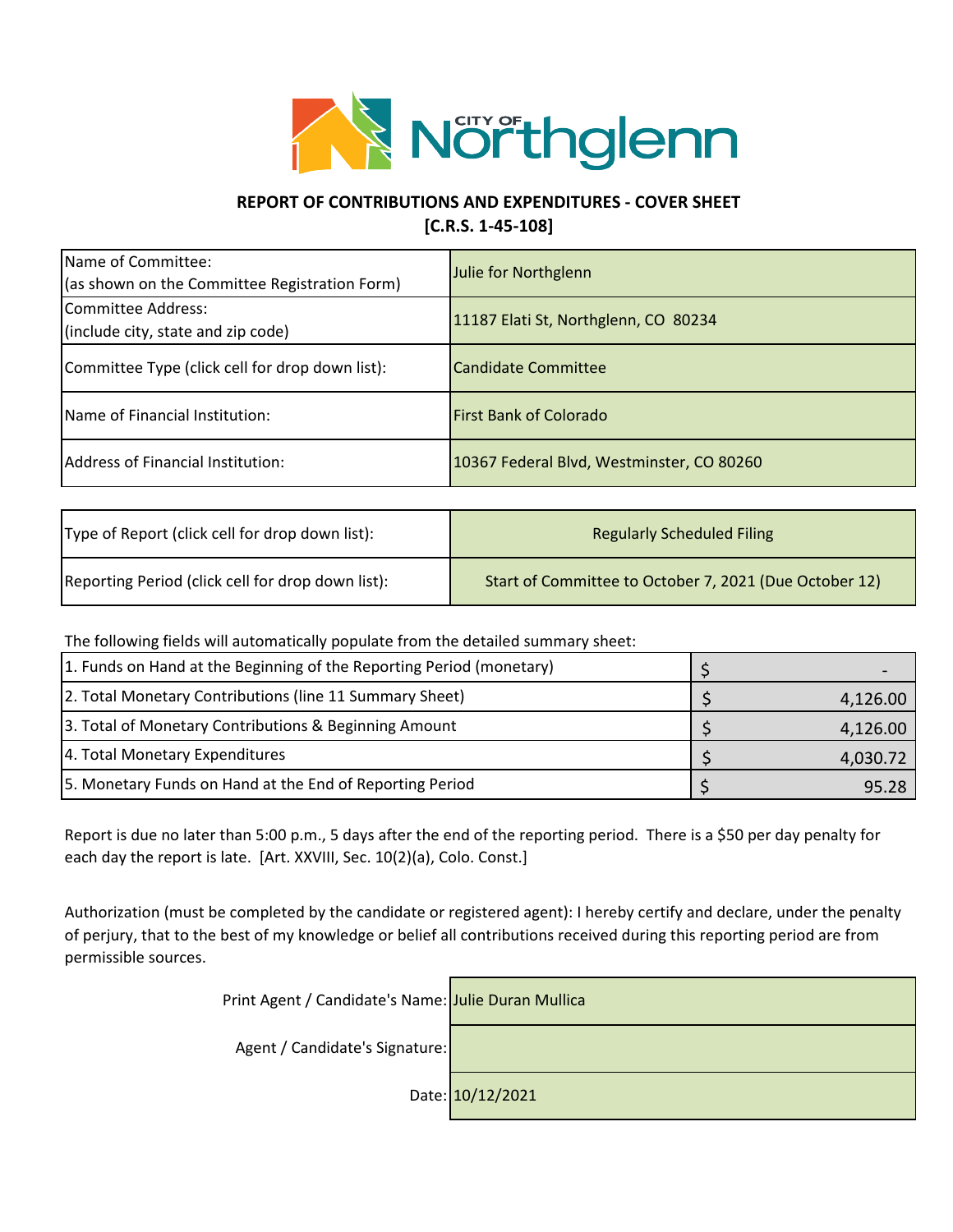## **DETAILED SUMMARY**

| <b>Committee Name:</b>                                                                                                                                          | Julie for Northglenn                                                                           |                                                        |          |  |  |  |
|-----------------------------------------------------------------------------------------------------------------------------------------------------------------|------------------------------------------------------------------------------------------------|--------------------------------------------------------|----------|--|--|--|
| <b>Reporting Period:</b><br>(select from drop-down list)                                                                                                        |                                                                                                | Start of Committee to October 7, 2021 (Due October 12) |          |  |  |  |
|                                                                                                                                                                 | Monetary funds on hand at the beginning of the reporting period (must be filled in manually):  | \$                                                     |          |  |  |  |
| 6. Itemized Contributions of \$20 or more (automatically populations from Contributions<br>worksheet)                                                           | \$                                                                                             | 2,326.00                                               |          |  |  |  |
| in Itemized Contributions worksheet)                                                                                                                            | 7. Total of Non-Itemized Contributions (total of all donations of \$19.99 or less not reported | \$                                                     |          |  |  |  |
|                                                                                                                                                                 | 8. Total Loans Received (automatically populated from Loans worksheet)                         | \$                                                     | 1,800.00 |  |  |  |
|                                                                                                                                                                 | 9. Total of Other Receipts (interest, dividends, etc. not reported elsewhere)                  | \$                                                     |          |  |  |  |
| 10. Expenditures Refunded by the Vendor (automatically populated from Returned<br>Contributions worksheet)                                                      | \$                                                                                             |                                                        |          |  |  |  |
| 11. Total Monetary Contributions (automatically totals lines 6 through 10)                                                                                      | \$                                                                                             | 4,126.00                                               |          |  |  |  |
| 12. Total Non-Monetary Contributions (automatically populates from Non-Monetary<br>Contributions worksheet)                                                     | \$                                                                                             |                                                        |          |  |  |  |
| 13. Total Contributions (automatically totals lines 11 and 12)                                                                                                  | \$                                                                                             | 4,126.00                                               |          |  |  |  |
| 14. Itemized Expenditures of \$20 or more (automatically populates from Expenditures<br>worksheet)                                                              |                                                                                                |                                                        | 4,030.72 |  |  |  |
| 15. Total of Non-Itemized Expenditures (total of all expenditures \$19.99 or less not listed on<br>Itemized Expenditures worksheet; must be filled in manually) | \$                                                                                             |                                                        |          |  |  |  |
| 16. Loan Repayments Made (automatically populates from Loans worksheet)                                                                                         | \$                                                                                             |                                                        |          |  |  |  |
| 17. Contributions Returned to Donor (automatically populates from Returned Contributions<br>worksheet)                                                          |                                                                                                |                                                        |          |  |  |  |
| 18. Total Monetary Expenditures (automatically totals lines 14 through 17)                                                                                      |                                                                                                |                                                        | 4,030.72 |  |  |  |
| 19. Total Coordinated Non-Monetary Expenditures (must be filled in manually)                                                                                    | \$                                                                                             |                                                        |          |  |  |  |
| 20. Total Spending (automatically totals lines 18 and 19)                                                                                                       |                                                                                                |                                                        | 4,030.72 |  |  |  |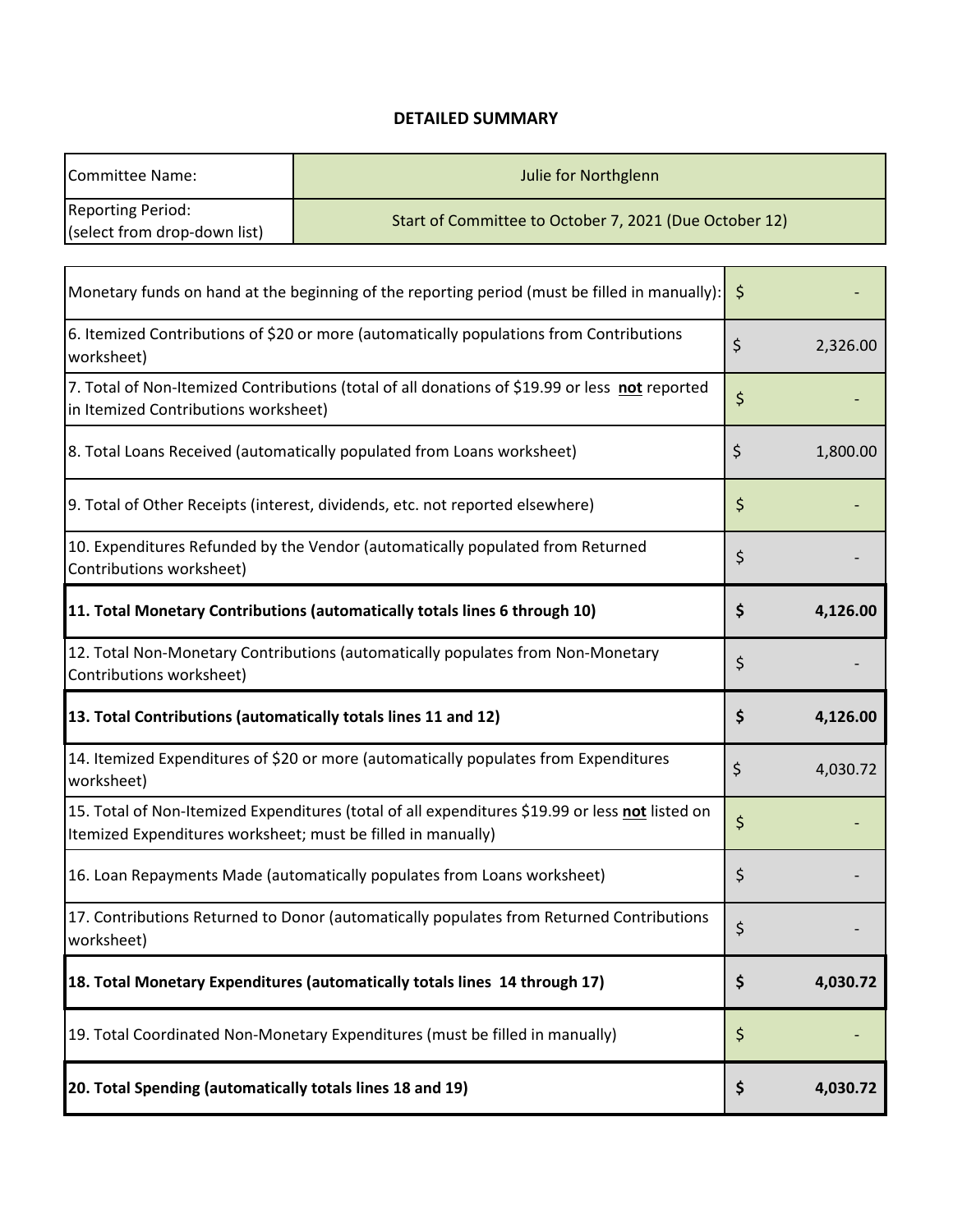# **Schedule A - Itemized Contributions Statement**

 $[C.R.S. 1-45-108(1)(a)]$ 

Committees must report and itemize contributions of \$20 or more (either one-time contributions or contributions of \$20 or more in aggregate during a reporting period). Committees receiving contributions of \$100 or more from a natural person must also include the contributor's employer and occupation.

| Name of Committee:      |                    | Julie for Northglenn |                                             | <b>Total Contributions:</b>                                                 |                                  | \$                 | 2,326.00     |                           |
|-------------------------|--------------------|----------------------|---------------------------------------------|-----------------------------------------------------------------------------|----------------------------------|--------------------|--------------|---------------------------|
| <b>Date</b><br>Accepted | <b>Last Name</b>   | <b>First Name</b>    | Address (include city, state, & zip code)   | <b>Employer</b>                                                             | <b>Occupation</b>                | <b>Description</b> |              | Amount of<br>Contribution |
| 8/23/2021               | Clay               | Carolyn              | 1500 HeppleWhite Ct, Fort Collins, CO 80526 | None                                                                        | Retired                          |                    | \$           | 100.00                    |
| 8/23/2021               | O'Dorisio          | Robin                | 7403 Race St, Denver, CO, 80229             | None                                                                        | None                             |                    | \$           | 100.00                    |
| 8/23/2021               | O'Dorisio          | <b>Steve</b>         | 7404 Race St, Denver, CO, 80229             | <b>Adams County</b>                                                         | Commissioner                     |                    | \$           | 100.00                    |
| 8/23/2021               | Baca               | Lynn                 | 1513 Belflower Dr, Brighton, CO, 80601      | <b>Adams County</b>                                                         | Commissioner                     |                    | \$           | 150.00                    |
| 8/23/2021               | Goff               | Katherine            | 443 Leonard Lane, Northglenn, CO, 80233     | None                                                                        | Retired                          |                    | \$           | 100.00                    |
| 9/23/2021               | Winter             | Faith                | 11676 Osceola St, Westminster, CO, 80031    | State of Colorado                                                           | <b>State Senator</b>             |                    | \$           | 100.00                    |
| 8/23/2021               | Foster             | Lauren               | 1160 W 99th Ave, Northglenn, CO, 80260      | <b>Boulder Journey</b><br>School                                            | Educator                         |                    | \$           | 50.00                     |
| 8/23/2021               | Marvin             | Julia                | 10305 Gaylord St, Thornton, CO 80229        | <b>DIGABIT</b>                                                              | <b>PR MANAGER</b>                |                    | \$           | 50.00                     |
| 8/29/2021               | Pinter             | Emma                 | 10755 Tennsyon Way, Westminster CO 80031    | <b>Adams County</b>                                                         | Commissioner                     |                    | \$           | 25.00                     |
| 8/29/2021               | Weatherly          | Lauren               | 1160 W 99th Ave, Northglenn, CO, 80260      | <b>Boulder Journey</b><br>School                                            | Educator                         |                    | \$           | 100.00                    |
| 8/29/2021               | Ratliff            | Cassandra            | 11553 E 118th Pl Commerce City, CO 80640    | The Family Tree                                                             | Program Director                 |                    | \$           | 50.00                     |
| 9/8/2021                | <b>Nosler Beck</b> | Valerie              | 4325 EVERETT ST, WHEAT RIDGE, CO 80033      | <b>HICKENLOOPER</b><br>FOR COLORADO<br><b>CITY OF WHEAT</b><br><b>RIDGE</b> | Government/Civil                 |                    | \$.          | 25.00                     |
| 9/8/2021                | Paga               | Paola                | 7632 Zuni St, Denver, CO, 80221             | Colorado<br>Department of<br>Education                                      | Senior Policy Consultant         |                    | \$           | 25.00                     |
| 9/8/2021                | Seitz              | Anita                | 3472 W. 113TH AVE, WESTMINSTER, CO 80031    | <b>JONES FINANCIAL</b>                                                      | General Business - BUSINESS DEV. |                    | \$           | 75.00                     |
| 9/8/2021                | VanBuskirk         | Monica               | 535 QUEBEC ST, DENVER, CO 80220             | <b>CONNECT FOR</b><br><b>HEALTH</b>                                         | <b>POLICY OFFICER</b>            |                    | \$           | 101.00                    |
| 9/9/2021                | Willford           | Jenny                | 10447 Lipan St, Northglenn, CO 80234        | Sierra Club                                                                 | Climate Advocate                 |                    | $\mathsf{S}$ | 100.00                    |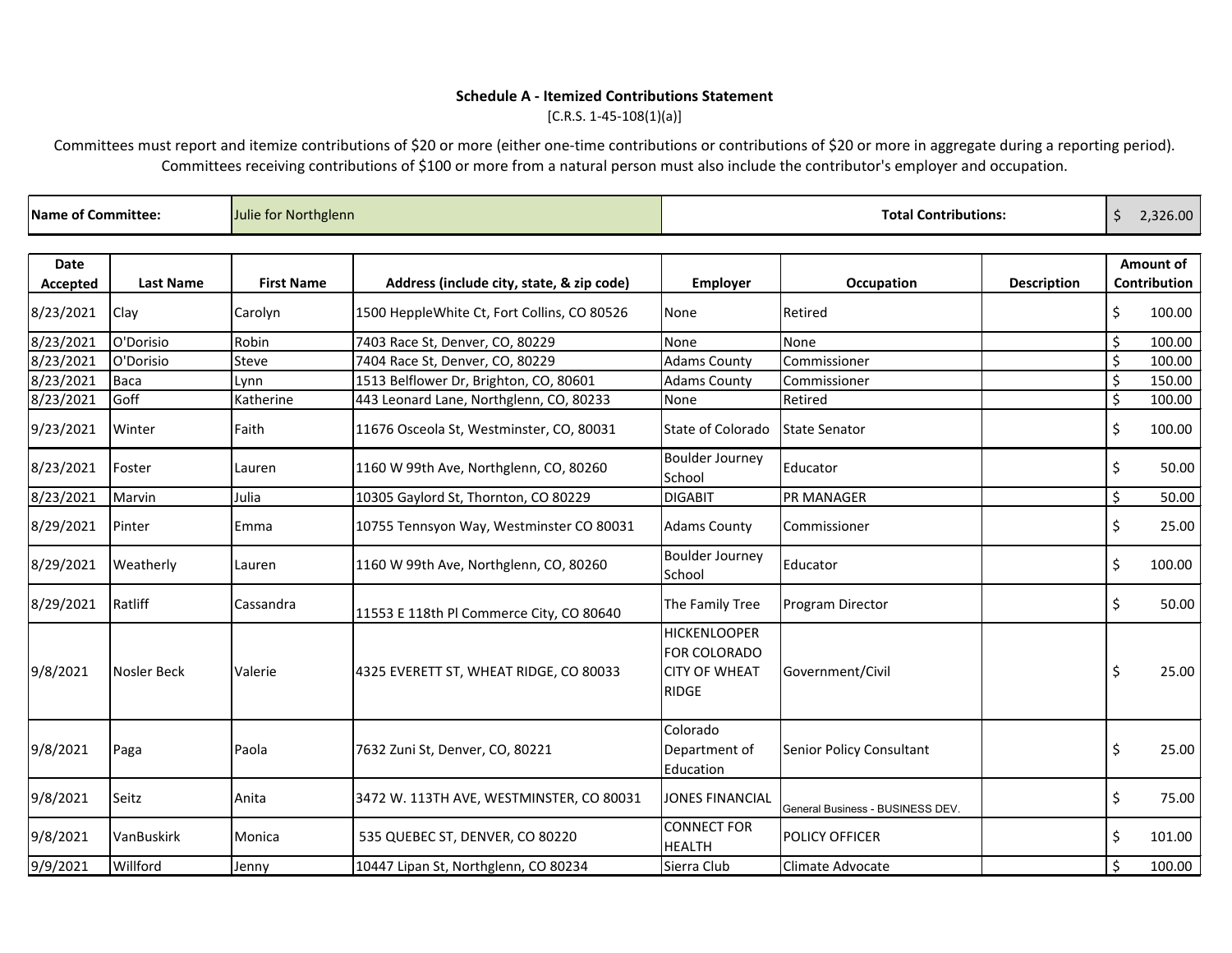# **Schedule A - Itemized Contributions Statement**

 $[C.R.S. 1-45-108(1)(a)]$ 

Committees must report and itemize contributions of \$20 or more (either one-time contributions or contributions of \$20 or more in aggregate during a reporting period). Committees receiving contributions of \$100 or more from a natural person must also include the contributor's employer and occupation.

| Name of Committee: |                  | Julie for Northglenn |                                                         | <b>Total Contributions:</b>      |                                          |                    |    |                                  |
|--------------------|------------------|----------------------|---------------------------------------------------------|----------------------------------|------------------------------------------|--------------------|----|----------------------------------|
| Date<br>Accepted   | <b>Last Name</b> | <b>First Name</b>    | Address (include city, state, & zip code)               | <b>Employer</b>                  | <b>Occupation</b>                        | <b>Description</b> |    | <b>Amount of</b><br>Contribution |
| 9/9/2021           | Marvin           | Julia                | 10305 Gaylord St, Thornton, CO 80229                    | <b>DIGABIT</b>                   | <b>PR MANAGER</b>                        |                    | \$ | 25.00                            |
| 9/9/2021           | Stuart           | Karen                | 1950 W. 154th Place, Broomfield, CO 80023               | Consultant                       | Self-employed                            |                    | \$ | 250.00                           |
| 9/9/2021           | <b>Buzek</b>     | Vince                | 1951 W. 154th Place, Broomfield, CO 80023               | Attorney                         | Self-employed                            |                    | \$ | 250.00                           |
| 10/1/2021          | Leighty          | Meredith             | 3238 E 105th Pl, Northglenn, CO 80233                   | Jefco Public<br>School           | Principle                                |                    | \$ | 50.00                            |
| 9/9/2021           | Brundage         | Suzie                | 2415 E 137th Ave, Thornton, CO 80602                    | <b>TRU Community</b><br>Care     | Social Worker                            |                    | \$ | 25.00                            |
| 9/9/2021           | Henry            | Danielle             | 12433 CHERRY ST, THORNTON, CO 80241                     | State of Colorado                | <b>Policy Advisor</b>                    |                    | \$ | 50.00                            |
| 9/10/2021          | Witkovich        | Ashley               | 10711 Larry Drive, Northglenn, CO 80233                 | <b>Gordon Rees</b><br><b>LLP</b> | Scully Mansukhani Recruiting Coordinator |                    | \$ | 25.00                            |
| 10/1/2021          | Apodaca          | <b>TRUE</b>          | 4190 Perry St, Denver, CO 80212                         | Consultant                       | Self-employed                            |                    | \$ | 50.00                            |
| 10/1/2021          | Olander          | Debra                | 461 W 114th Pl, Northglenn, CO 80234                    | Retired                          | Retired                                  |                    | \$ | 50.00                            |
| 10/1/2021          | O'Dorisio        | Steve                | 7403 Race St, Denver, CO, 80229                         | <b>Adams County</b>              | Commissioner                             |                    | \$ | 25.00                            |
| 10/1/2021          | Pinter           | Emma                 | 10755 Tennsyon Way, Westminster CO 80031                | <b>Adams County</b>              | Commissioner                             |                    | \$ | 50.00                            |
| 9/30/2021          | Duran            | Monica               | PO Box 402, Wheat Ridge, CO, 80033                      | State of Colorado                | <b>State Legislator</b>                  |                    | \$ | 100.00                           |
| 10/1/2021          | Woolf            | Karen                | 1479 S Clayton St, Denver, CO 80210                     | CarePoint                        | Physician                                |                    | \$ | 100.00                           |
| 9/30/2021          | Goldstein        | Laurie               | 10701 Medody Drive, Suite 411, Northglenn, CO,<br>80234 | None                             | Retired                                  |                    | \$ | 25.00                            |
|                    |                  |                      |                                                         |                                  |                                          |                    |    |                                  |
|                    |                  |                      |                                                         |                                  |                                          |                    |    |                                  |
|                    |                  |                      |                                                         |                                  |                                          |                    |    |                                  |
|                    |                  |                      |                                                         |                                  |                                          |                    |    |                                  |
|                    |                  |                      |                                                         |                                  |                                          |                    |    |                                  |
|                    |                  |                      |                                                         |                                  |                                          |                    |    |                                  |
|                    |                  |                      |                                                         |                                  |                                          |                    |    |                                  |
|                    |                  |                      |                                                         |                                  |                                          |                    |    |                                  |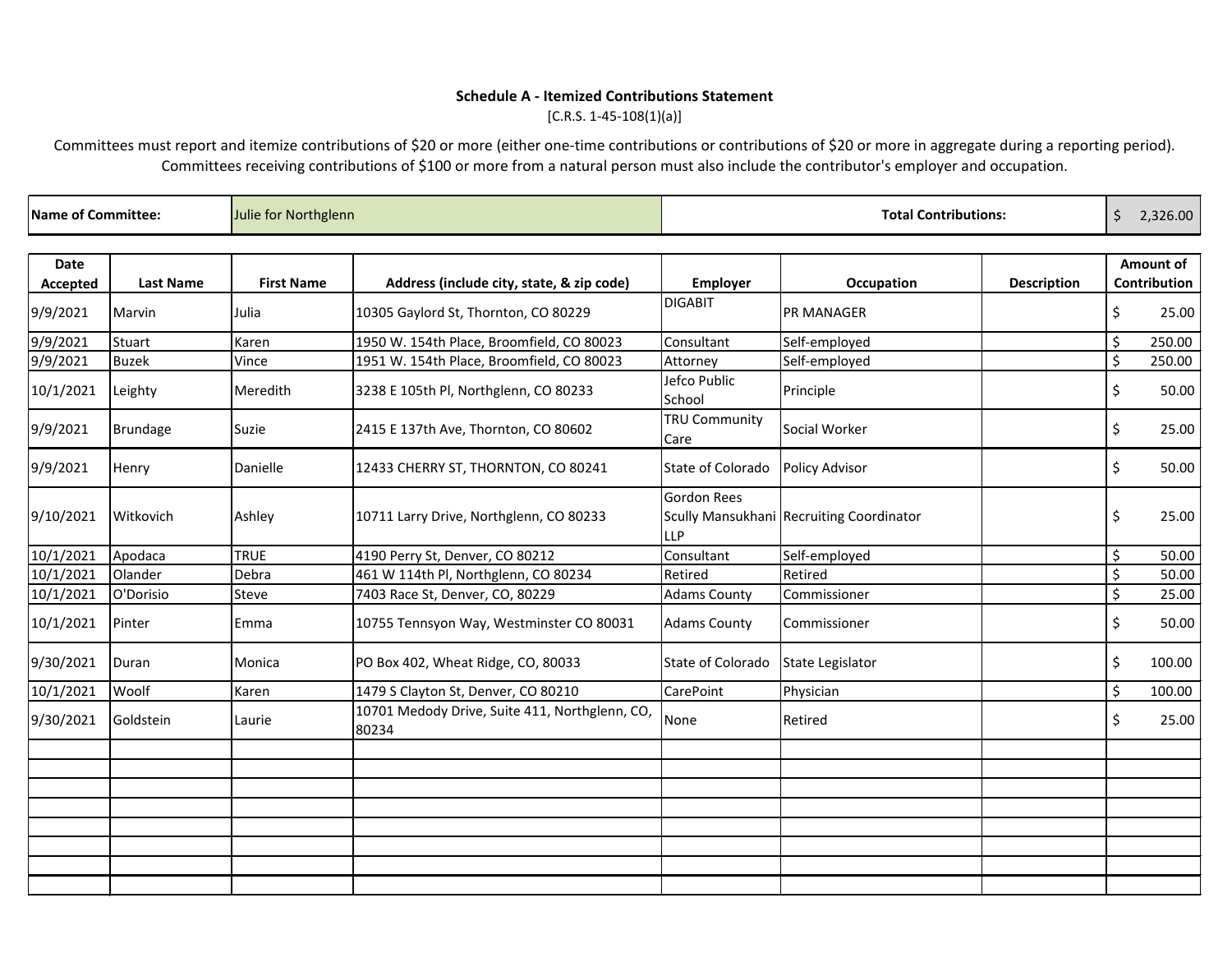# **Schedule B - Itemized Expenditures Statement**

 $[C.R.S. 1-45-108(1)(a)]$ 

|                 | <b>Name of Committee:</b><br><b>Total Expenditures:</b><br>Julie for Northglenn |                                                                |                                                                | \$4,030.72 |          |
|-----------------|---------------------------------------------------------------------------------|----------------------------------------------------------------|----------------------------------------------------------------|------------|----------|
| Date            |                                                                                 |                                                                | <b>Purpose of Expenditure</b><br>Check the box to the right if |            |          |
| <b>Expended</b> | <b>Recipient / Business Name</b>                                                | Recipient / Business Address (include city, state, & zip code) | <b>Electioneering Communication</b>                            | Amount     |          |
| 9/27/2021       | <b>Gamino Printing</b>                                                          | 1090 S Raritan St, Denver, CO 80223                            | <b>Yard Signs</b>                                              | \$         | 375.00   |
| 9/10/2021       | <b>Gamino Printing</b>                                                          | 1091 S Raritan St, Denver, CO 80223                            | Flyers, Postcards, Yard Signs                                  | \$         | 1,606.86 |
| 10/2/2021       | <b>United States Postal Office</b>                                              | USPS.com                                                       | Postage                                                        | \$         | 1,820.35 |
| 10/4/2021       | Amazon                                                                          | Amazon.com                                                     | Envelopes                                                      | \$         | 62.61    |
| 10/4/2021       | <b>Office Depot</b>                                                             | 10650 Melody Dr, Northglenn, CO 80234                          | Labels                                                         | $\zeta$    | 39.90    |
| 9/7/2021        | squarespace.com                                                                 | squarespace.com                                                | Website                                                        | $\zeta$    | 26.00    |
| 8/16/2021       | Colorado Democratic Party                                                       | 789 Sherman St #110, Denver, CO 80203                          | Vote Builder                                                   | $\zeta$    | 100.00   |
|                 |                                                                                 |                                                                |                                                                |            |          |
|                 |                                                                                 |                                                                |                                                                |            |          |
|                 |                                                                                 |                                                                |                                                                |            |          |
|                 |                                                                                 |                                                                |                                                                |            |          |
|                 |                                                                                 |                                                                |                                                                |            |          |
|                 |                                                                                 |                                                                |                                                                |            |          |
|                 |                                                                                 |                                                                |                                                                |            |          |
|                 |                                                                                 |                                                                |                                                                |            |          |
|                 |                                                                                 |                                                                |                                                                |            |          |
|                 |                                                                                 |                                                                |                                                                |            |          |
|                 |                                                                                 |                                                                |                                                                |            |          |
|                 |                                                                                 |                                                                |                                                                |            |          |
|                 |                                                                                 |                                                                |                                                                |            |          |
|                 |                                                                                 |                                                                |                                                                |            |          |
|                 |                                                                                 |                                                                |                                                                |            |          |
|                 |                                                                                 |                                                                |                                                                |            |          |
|                 |                                                                                 |                                                                |                                                                |            |          |
|                 |                                                                                 |                                                                |                                                                |            |          |
|                 |                                                                                 |                                                                |                                                                |            |          |
|                 |                                                                                 |                                                                |                                                                |            |          |
|                 |                                                                                 |                                                                |                                                                |            |          |
|                 |                                                                                 |                                                                |                                                                |            |          |
|                 |                                                                                 |                                                                |                                                                |            |          |